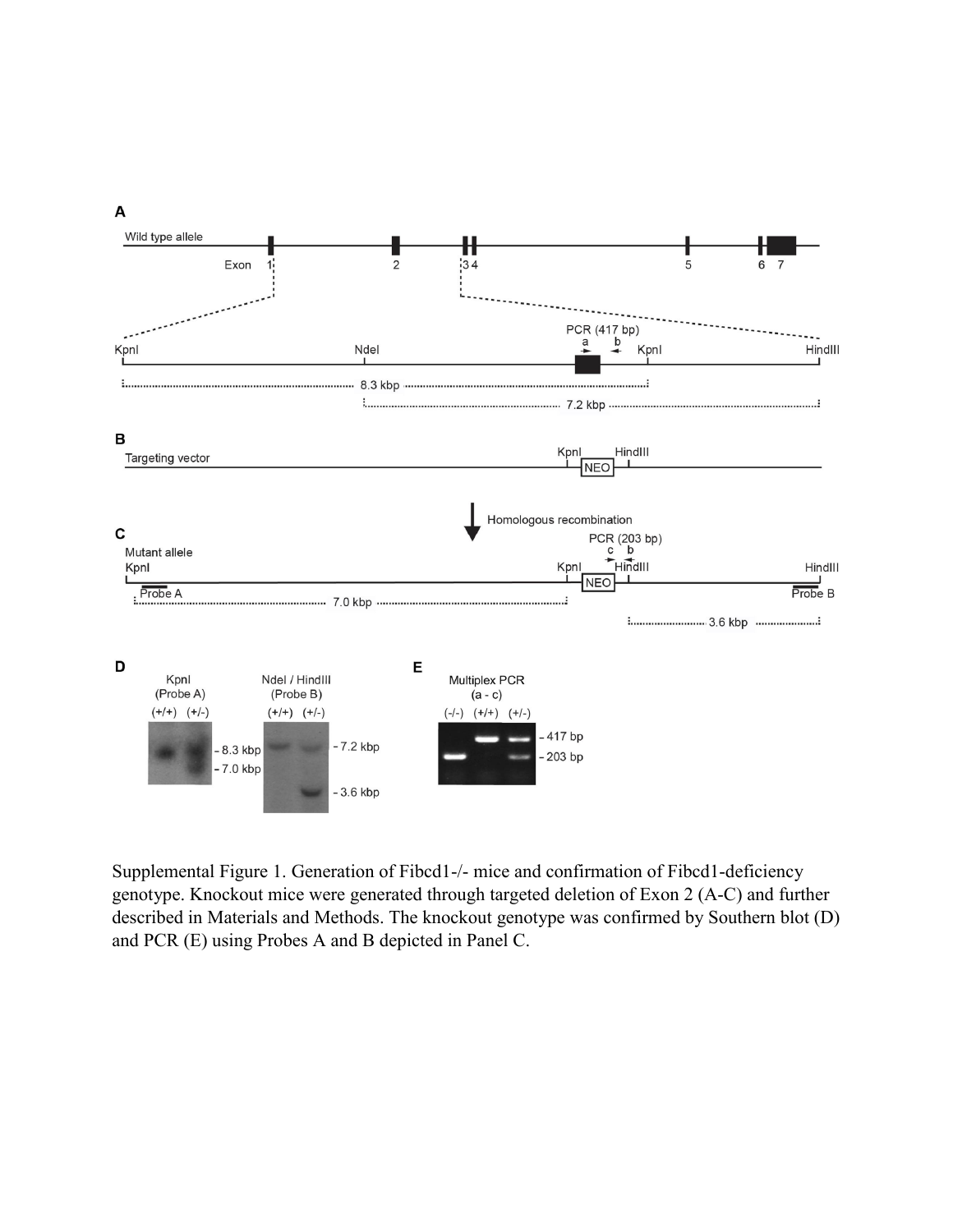

mice with IA. Mice of both groups were neutrophil-depleted (A,C,D,F) or treated with cyclophosphamide (B,E) and infected with  $1x10^7$  Af 293 conidia, as described in Materials and Methods. LDH level (A-C) was measured in BALF (A,B) and lung (C) supernatants of infected mice, to determine the damage level. To determine the degree of lung leakage, albumin level (D-F) was quantified from the supernatants of BALF (D,E) and lungs (F) supernatants of infected mice. Data shown are a summary of 3-4 experiments.  $n=15-20$  mice per group  $*p<0.05$ , \*\*p<0.01, \*\*\*p<0.001.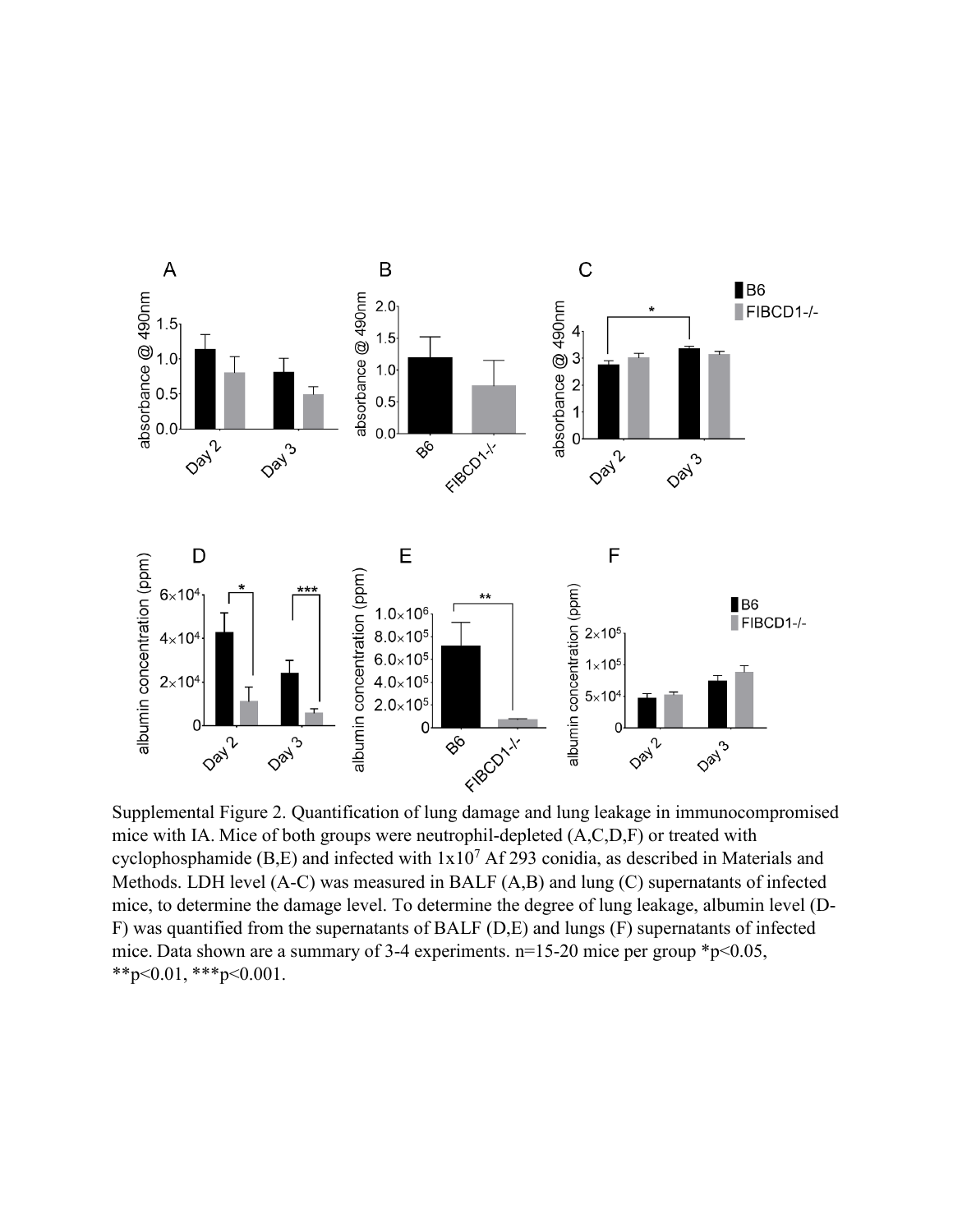

Supplemental Figure 3. Airway leukocyte recruitment in lungs of murine model of pulmonary fibrosis. Bleomycin (1.72 mg/ml) was administered to wild type and knockout mice, to induce acute injury. BALF were harvested at two different time points post injury- day 6 (A-F) and day 13 (G-L) to study airway leucocyte population by flow cytometric analysis. Total number of indicated BALF cell subsets-CD4+ and CD8+ are shown along with total number of IFN-g+ or IL17A+ -producing T cells within each subset. n=11-12 mice/ group. Data are a summary of 1-2 experiments. \*p<0.05